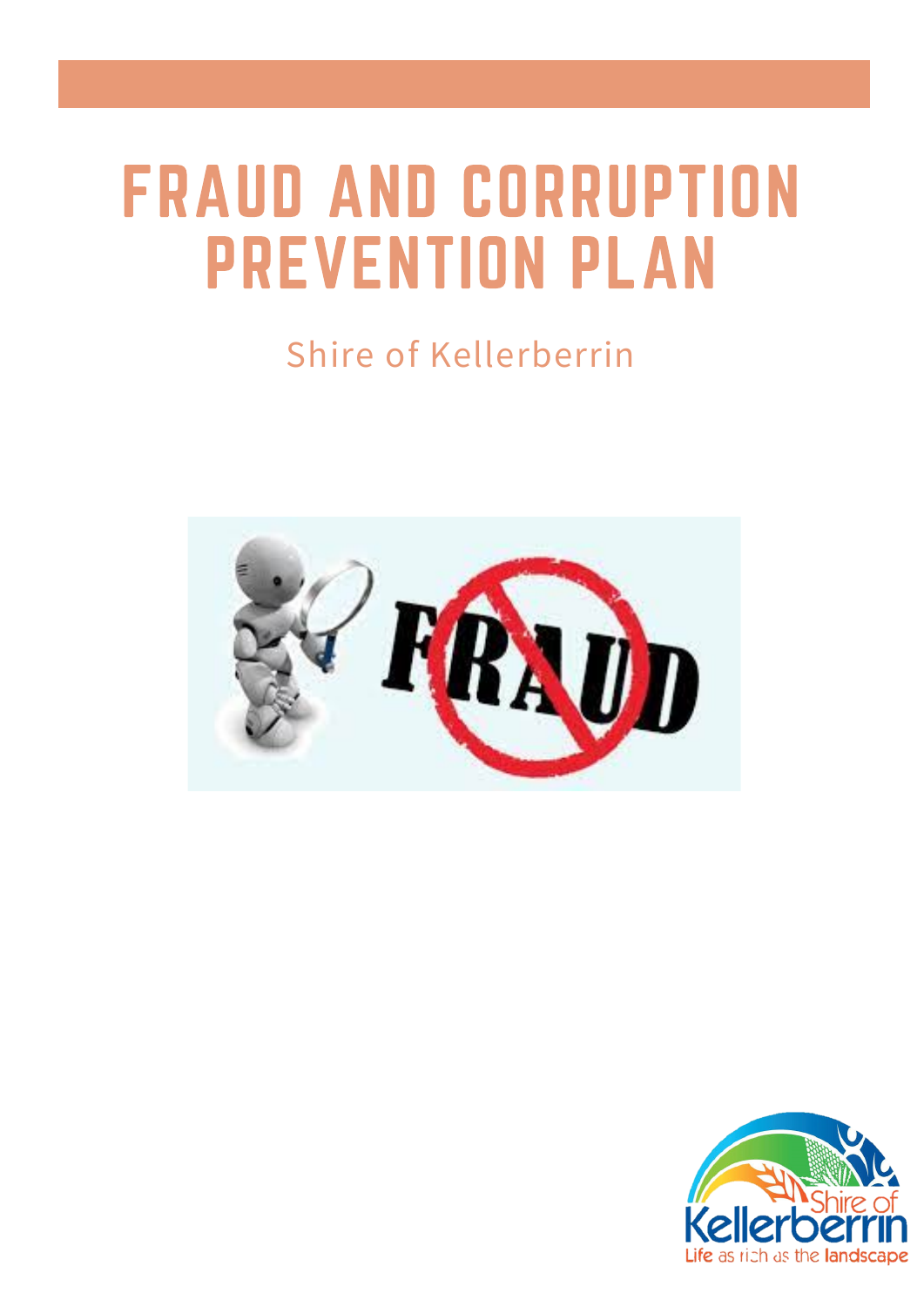# **CONTENT**

#### **EXECTUIVE SUMMARY**

#### **1 - BACKGROUND**

- 1.1 PURPOSE
- 1.2 COMMUNICATION
- 1.3 ZERO TOLERANCE TO FRAUD AND CORRUPTION
- 1.4 DEFINITIONS
- 1.5 COUNCIL OBJECTIVE
- 1.6 SCOPE

#### **2 - CONTEXT**

- 2.1 CORPORATE FRAMEWORK
- 2.2 LEGISLATIVE FRAMEWORK
- 2.3 AUSTRALIAN STANDARDS
- 2.4 ROLES & RESPONSIBILITIES

#### **3 - PLANNING AND RESOURCING**

- 3.1 PROGRAM FOR FRAUD AND CORRUPTION CONTROL PLANNING AND REVIEW
- 3.2 FRAUD CONTROL RESPONSIBILITY AND RESOURCES
- 3.3 ENTERNAL ASSISTANCE

#### **4 - PREVENTION**

- 4.1 IMPLEMENTING AND MAINTAINING OUR INTEGRITY FRAMEWORK
- 4.2 COMMITEMENT TO CONTROLLING THE RISK OF FRAUD AND CORRUPTION
- 4.3 MAINTAINING STRONG INTERNAL CONTROL SYSTEMS AND INTERNL CONTROL CULTURE
- 4.4 FRAUD AND CORRUPTION RISK ASSESSMENT
- 4.5 COMMUNICATION AND AWARENEED OF FRAUD AND CORRUPTION
- 4.6 EMPLOYMENT SCREENING
- 4.7 DEALING WITH ANNUAL LEAVE
- 4.8 SUPPLIER VETTING

#### **5 - DETECTION**

- 5.1 FRAUD AND CORRUPTION DETECTION PROGRAM
- 5.2 EXTERNAL AUDITOR'S ROLE IN THE DETECTION OF FRAUD
- 5.3 MECHANISMS FOR REPORTING SUSPECTED FRAUD AND CORRUPTION INCIDENTS
- 5.4 WHISTLE BLOWERS

#### **6 - RESPONSE**

- 6.1 PROCEDURES OF THE INVESTIGATION OF DETECTED OR SUSPECTED INCIDENTS
- 6.2 INTERNAL REPORTING
- 6.3 DISCIPLINARY PROCEDURES
- 6.4 EXTERNAL REPORTING
- 6.5 CIVIL PROCEEDING TO RECOVER THE PROCEEDS OF FRAUD AND CORRUPTION
- 6.6 INTERNAL CONTROL REVIEW FOLLOWING DISCOVERY OF FRAUD
- 6.7 MAINTAINING AND MONITORING ADEQUACY OF INSURANCE

#### **Appendix 1 – Reference documents**

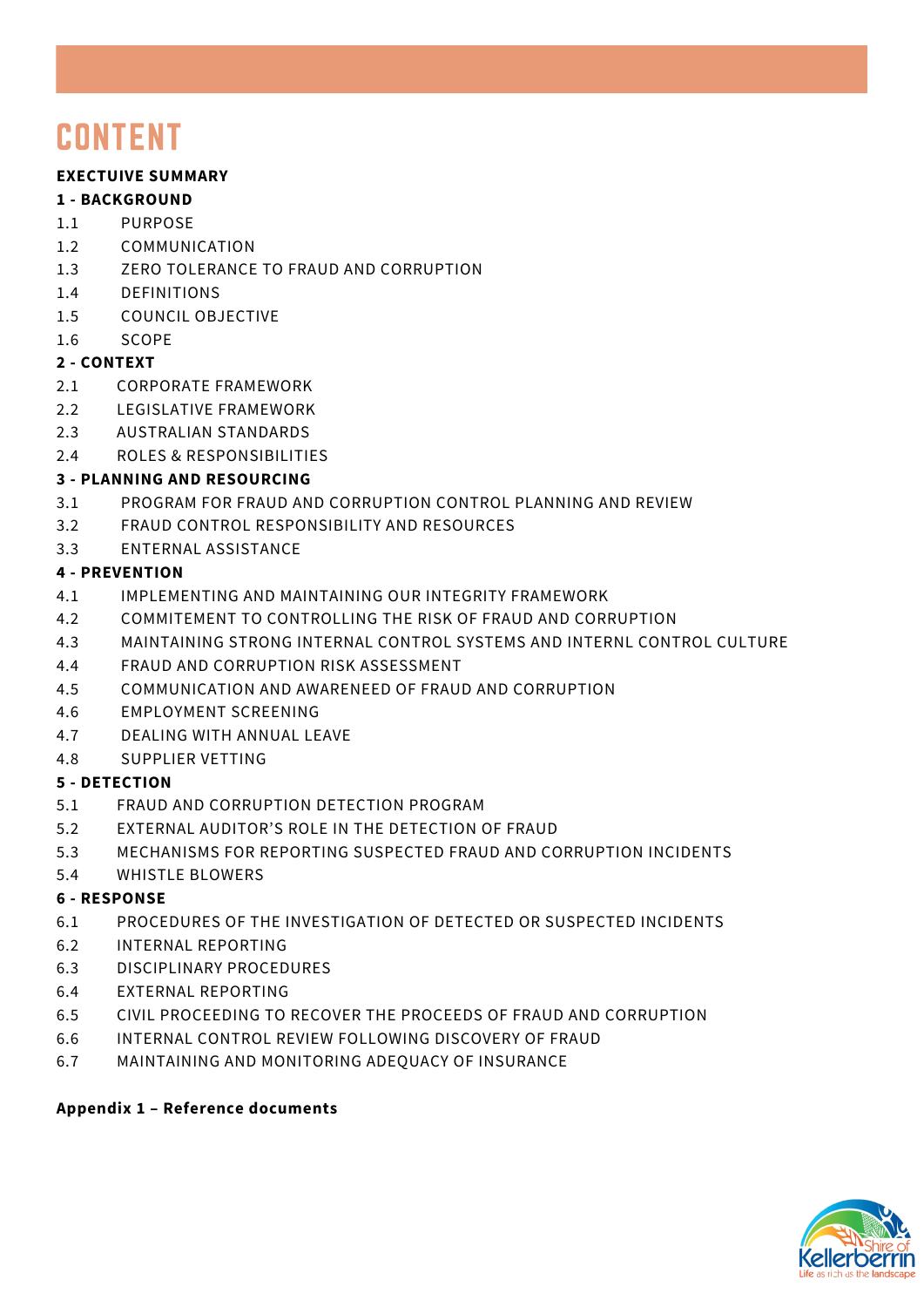## EXECUTIVE SUMMARY

The Shire of Kellerberrin's committed to the prevention, deterrence, monitoring and investigation of all forms of fraud and corruption. Fraud and corruption is damaging to the organisation through financial loss, loss of public confidence (either perceived or real), reputational damage and adverse publicity.

Council's the custodian of significant public funds and assets therefore it is important that the community has assurance that these are adequately protected from fraud and corruption.

Fraud and corruption prevention forms part of the Shire's risk management framework. It is a risk that the Shire actively seeks to identify and limit its exposure to, by reducing the potential opportunity (risk likelihood) for fraud and corruption to occur.

This Plan is to clearly document the organisation's approach to prevention of fraud and corruption at both strategic and operational levels and is to be read in conjunction with the Shire's Risk Management Framework (Strategy) and relevant legislation.



Adapted from Office of Auditor General for Western Australia, Report 5: 2019-20, Fraud Prevention in Local Government

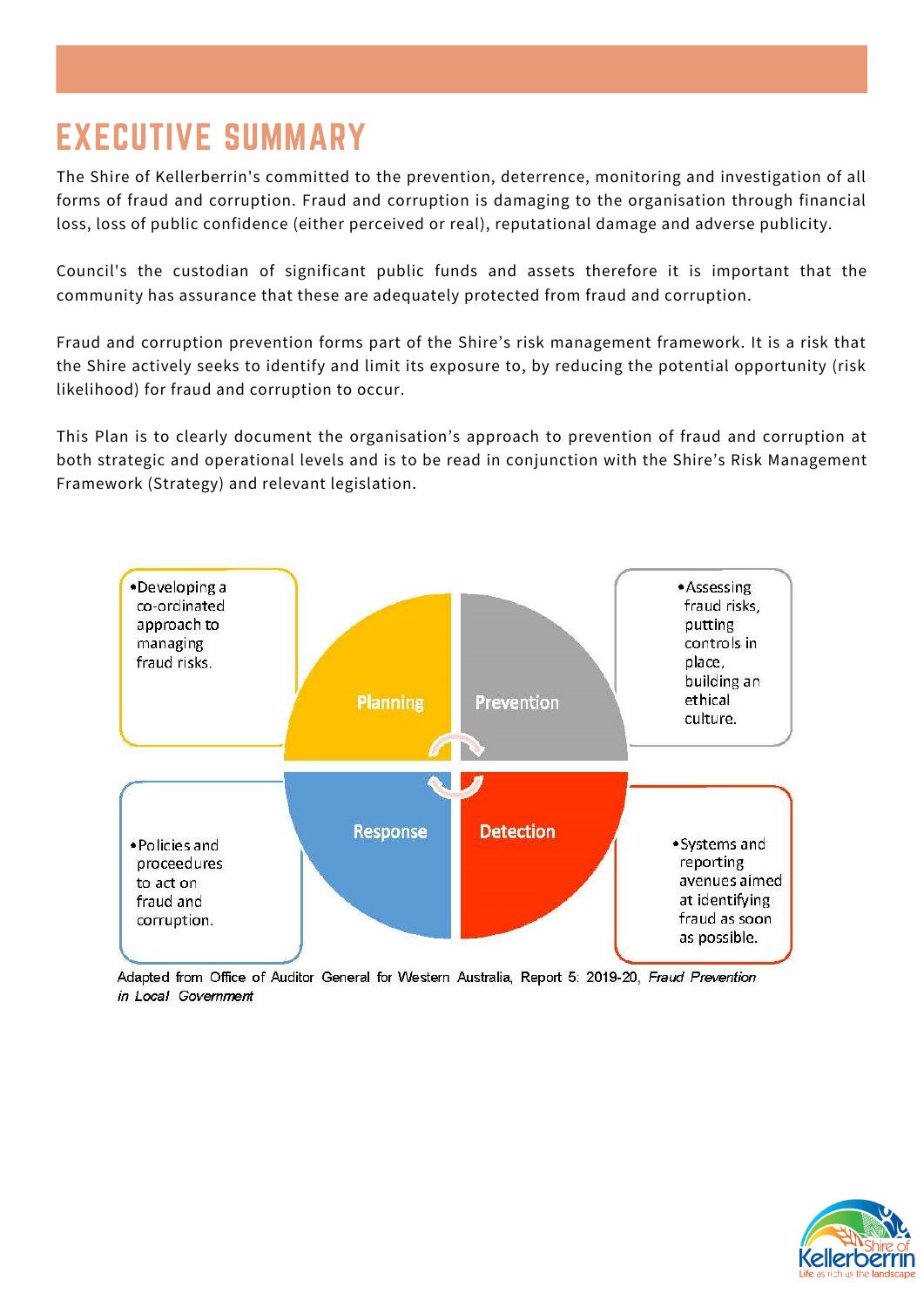### 1 - BACKGROUND 1.1 PURPOSE

Elected Members and the Shire administration are committed to policies and practices that prevent, deter and detect fraudulent and corrupt behaviour in the performance of Shire activities.

The Western Australian Auditor-General has recommended all Councils adopt specific fraud control policies that address the risk of fraud and corrupt conduct.

The Management Team monitors, reports and guides the implementation of the policy and this Plan.

The Management Team provides reports on its activity to Council's Audit Committee.

#### 1.2 COMMUNICATION

This Plans contents are communicated across the organisation through articles on the Shire's Intranet site and team meetings.

#### 1.3 ZERO TOLERANCE TO FRAUD AND CORRUPTION

The Shire of Kellerberrin has zero tolerance for corrupt conduct or fraudulent activities. The Shire is committed to preventing, deterring and detecting fraudulent and corrupt behaviour in the performance of Shire activities. Employees must not engage in practices that may constitute fraud or corruption.

The Shire has developed a structured framework and approach to the implementation and review of fraud and corruption prevention, detection, monitoring and reporting.

This Plan is based on the Australian Standards for *Fraud and Corruption Control (AS8001-2008)* and has been endorsed by the Management Team.

The desired outcome of this commitment is the elimination of fraud and corruption throughout Shire operations both internally and externally. The Shire may prosecute people identified as committing fraud or undertaking corrupt behaviour. Employees may also face disciplinary action under Council's Policy Code of Conduct, and restitution of money or property lost through fraudulent activity will be pursued through legislative means.

Fraudulent and corrupt activities may also be required to be referred to external agencies, or may be referred at the discretion of the Council or CEO. These agencies include but are not limited to –

- WA Police
- Crime and Corruption Commission
- Public Sector Commission
- Local Government Standards Panel.

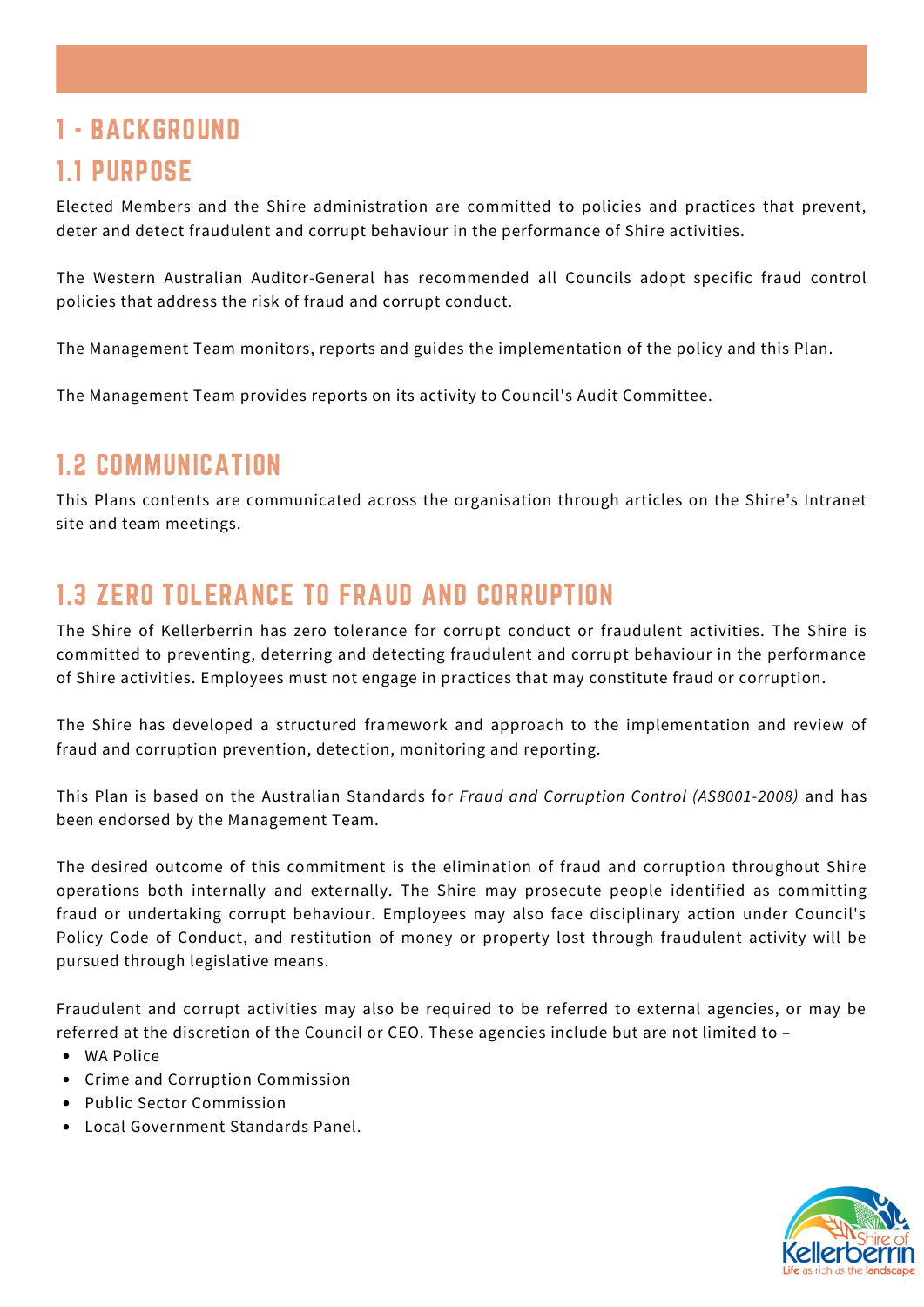### 1.4 DEFINITIONS

#### **Fraud** is defined by *Australian Standard AS8001-2008* as –

*Dishonest activity causing actual or potential financial loss to any person or entity including theft of* monies or other property by employees or persons external to the entity and where deception is used at the *time, immediately before or immediately following the activity.*

Fraud can take many forms including –

- the misappropriation of assets;
- the manipulation of financial reporting (either internal or external to the organisation);
- corruption involving abuse of position for personal gain.

#### **Corruption** is defined by Australian Standard AS8001-2008 as –

Corruption is dishonest activity in which an employee or contractor of the entity acts contrary to the interests of the entity and abuses their position of trust in order to achieve some personal gain or advantage for themselves or for another person or organisation. The concept of 'corruption' can also involve corrupt conduct by the entity, or a person purporting to act on behalf of and in the interests of the entity, in order to secure some form of improper advantage for the entity.

- Corrupt conduct tends to show a deliberate intent for an improper purpose and motivation and may involve misconduct such as: the deliberate failure to perform the functions of office properly; the exercise of a power or duty for an improper purpose; or dishonesty. Some examples of corrupt or criminal conduct which could be serious misconduct include–
- abuse of public office;
- blackmail;
- bribery, including bribery in relation to an election;
- deliberately releasing confidential information;
- extortion;
- obtaining or offering a secret commission;
- fraud or stealing;
- forgery;
- perverting the course of justice;
- an offence relating to an electoral donation;
- falsification of records.

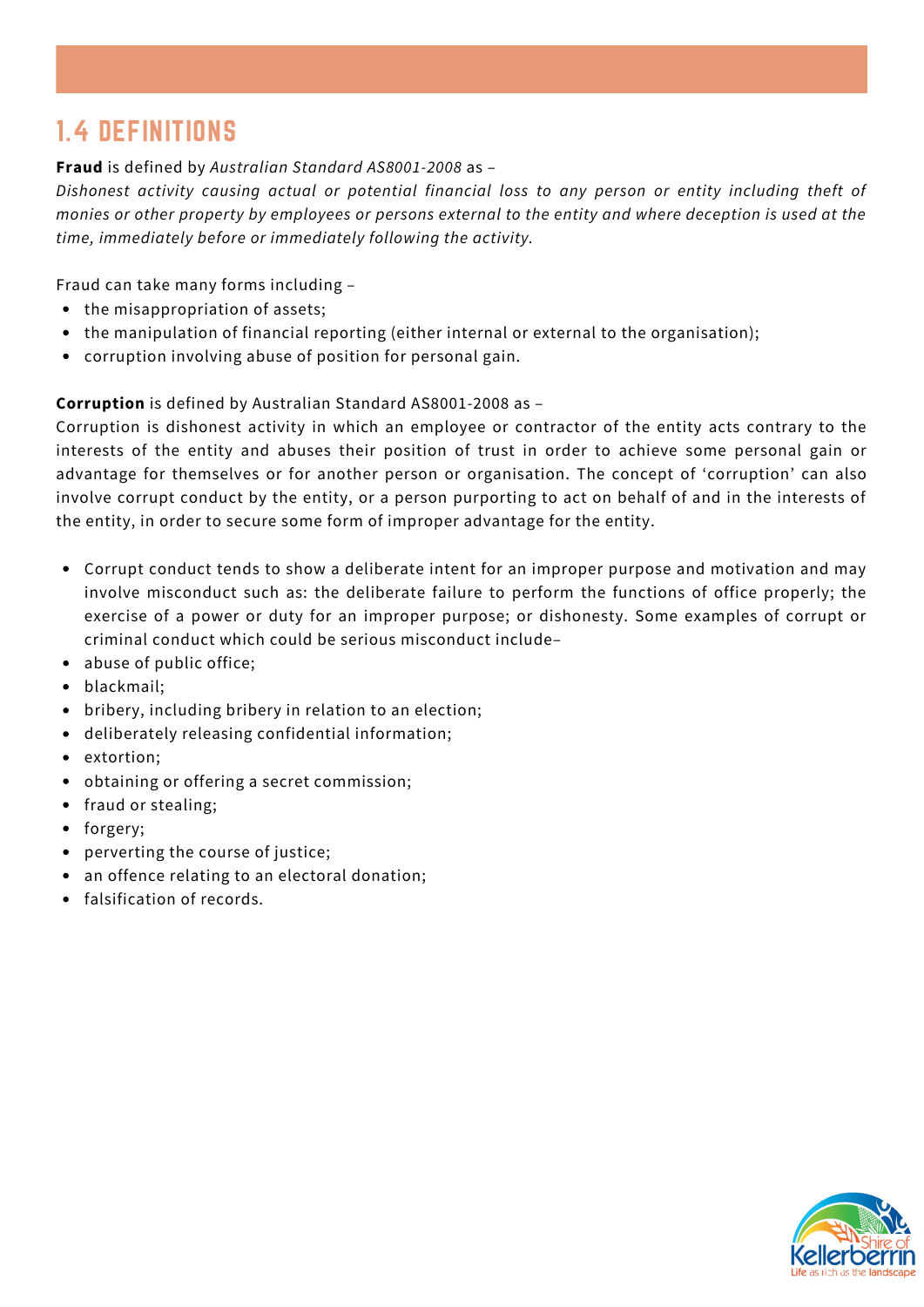### 1.5 COUNCIL OBJECTIVE

The objective of this Plan is to outline the Shire's approach to fraud and corruption prevention, deterrence and detection. Council is committed to meeting its legislative obligations under the *Local Government Act 1995* including: ensuring that resources are maintained in a responsible and accountable manner.

Council's commitment to fraud control will be met by ensuring an environment in which fraudulent or corrupt conduct is discouraged, and conflicts of interest are avoided.

Council is committed to the values of–

- Care
- Accountability
- Respect
- Excellence
- Trust
- Teamwork

### 1.6 SCOPE

This Plan applies to all elected members, employees, contractors and volunteers.

Elected members are also obliged to maintain standards as mandated by the Local Government Act 1995.

Relevant training on legislative obligations is to be provided at elected member and employee induction sessions.

Further guidance on the Shire's responsibilities are detailed at –

- Department of Local Government, Sport and Cultural Industries, Fraud & Corruption Control Framework, July 2015
- Office of Auditor General for Western Australia–
	- Report 24: 2018-2019, Verifying Employee Identity and Credentials
	- Report 5: 2019-2020, Fraud Prevention in Local Government
- Australian Standard AS 8001-2008
- Shire of Kellerberrin Delegations Register and Policy Manual

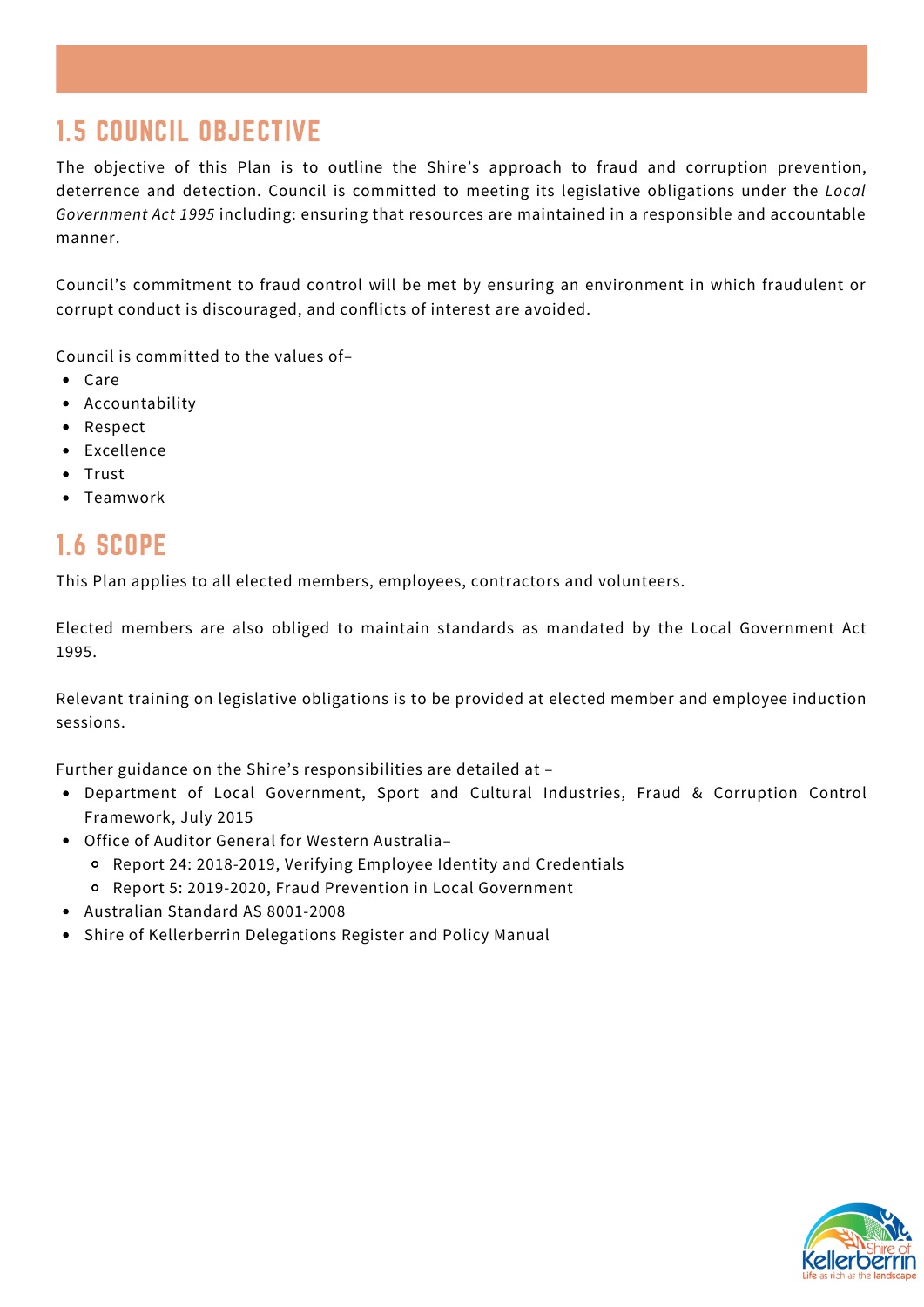# 2. CONTEXT

### 2.1 COPORATE FRAMEWORK

This Plan is informed by the Shire of Kellerberrin's Strategic Community Plan 2019-2029 and Corporate Business Plan, both of which directly inform our budgets, strategies, policies and actions.

### 2.2 LEGISLATIVE FRAMWORK

The *Local Government Act 1995* (the Act) requires the local government to develop and maintain adequate internal control systems, and to establish codes of conduct and an Audit Advisory Committee. Regulations are also applicable.

The *Public Interest Disclosure Act 2003* (PID Act) requires the local government to establish written procedures for handling of any protected disclosures.

This Fraud and Corruption Prevention Plan operates within an existing legislative and strategic framework. The diagram below shows the interdependency of a good plan with complimentary programs and processes.



*Local Government (Financial Management) Regulations 1996, Regulation 5*

*Efficient systems and procedures are to be established by the CEO of a local government –* 1.

*for the proper collection of all money owing to the local government; and* a.

- *for the safe custody and security of all money collected or held by the local government; and* b.
- *for the proper maintenance and security of the financial records of the local government (whether* c. *maintained in written form or by electronic or other means or process); and*

*to ensure proper accounting for municipal or trust –* d.

*revenue received or receivable; and* i.

*expenses paid or payable; and* ii.

- *assets and liabilities; and* iii.
- *to ensure proper authorisation for the incurring of liabilities and the making of payments; and* e.

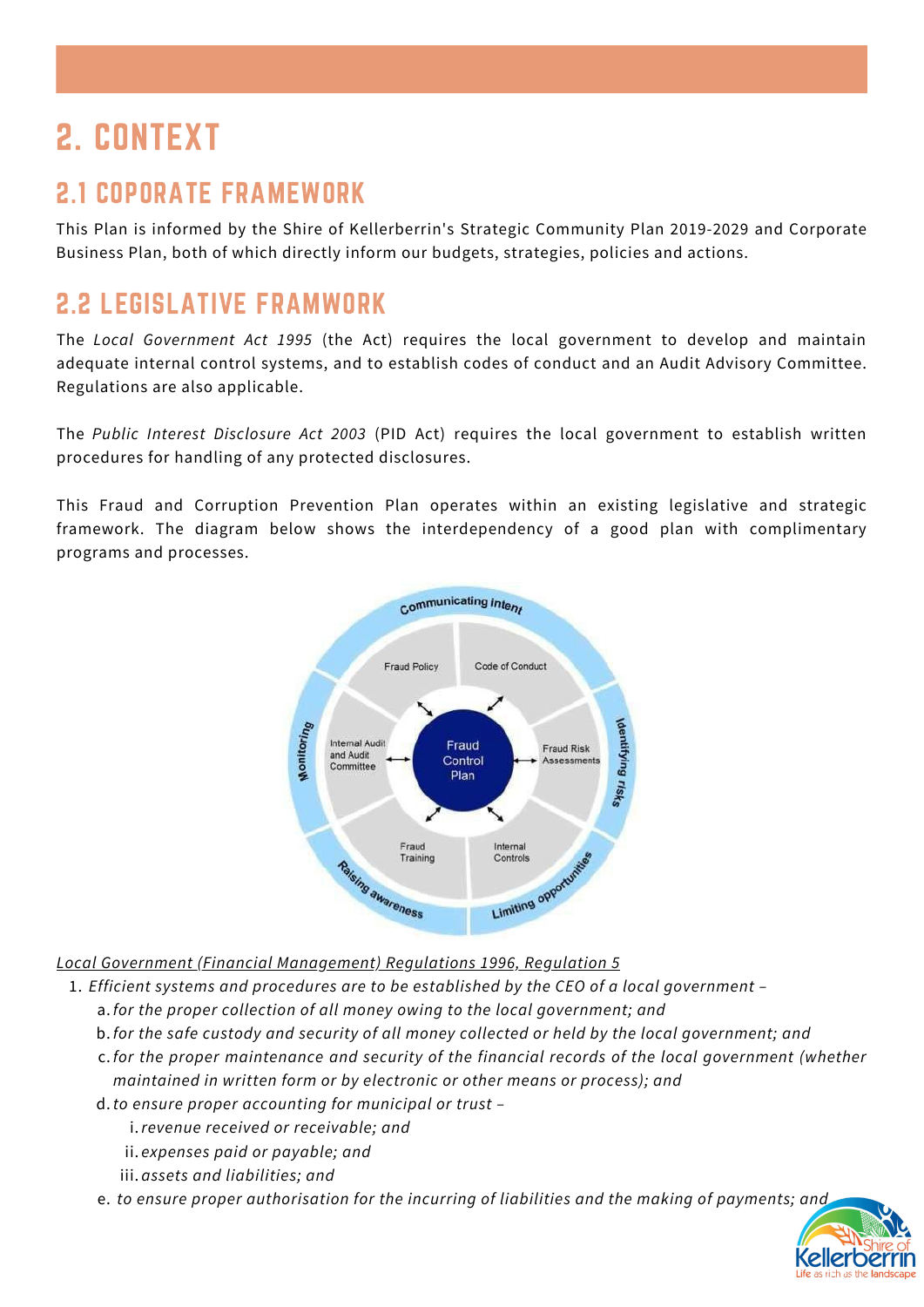- f. *for the maintenance of payroll, stock control and costing records; and*
- g. to assist in the preparation of budgets, budget reviews, accounts and reports required by the Act or *these regulations.*
- *2. The CEO is to –*
	- *ensure that the resources of the local government are effectively and efficiently managed; and* a.
	- *assist the council to undertake reviews of fees and charges regularly (and not less than once in* b. *every financial year); and*
	- *undertake reviews of the appropriateness and effectiveness of the financial management systems* c. *and procedures of the local government regularly (and not less than once in every 3 financial years) and report to the local government the results of those reviews.*

#### *Local Government (Audit) Regulations 1996 Regulation 17 (1):*

- *The CEO is to review the appropriateness and effectiveness of a local government's systems and* 1. *procedures in relation to –*
	- *risk management; and* a.
	- *internal control; and* b.
	- *legislative compliance.* c.
- 2. The review may relate to any or all of the matters referred to in sub regulation (1)(a), (b) and (c), but each of those matters is to be the subject of a review at least once every 3 calendar years.
- *The CEO is to report to the audit committee the results of that review.* 3.

### 2.3 AUSTRALIAN STANDARDS

Although not obligatory, Australian Standard for *Fraud and Corruption Control (AS8001-2008)* provide important and relevant guidance.

### 2.3 ROLES AND RESPONSIBILITIES

#### **Council**

Council has the responsibility to adopt the Fraud and Corruption Prevention Policy and Plan.

#### **Audit Committee**

In relation to fraud control, the Audit Committee's responsibilities include –

- reviewing risk management frameworks and associated procedures for the effective identification and management of fraud risks;
- overseeing development and implementation of the Fraud and Corruption Prevention Plan, and to provide assurance that the Shire has appropriate processes and systems in place to prevent, detect and effectively respond to fraud-related information; and
- providing leadership in preventing fraud and corruption.

#### **Chief Executive Officer (CEO)**

The CEO applies the Shire's resources to fraud prevention and ensures the implementation of adequate controls for managing fraud and corruption risks within the Shire.

The CEO, under the Corruption, Crime and Misconduct Act 2003 must notify the Corruption and Crime Commission or the Public Sector Commission if misconduct is suspected.

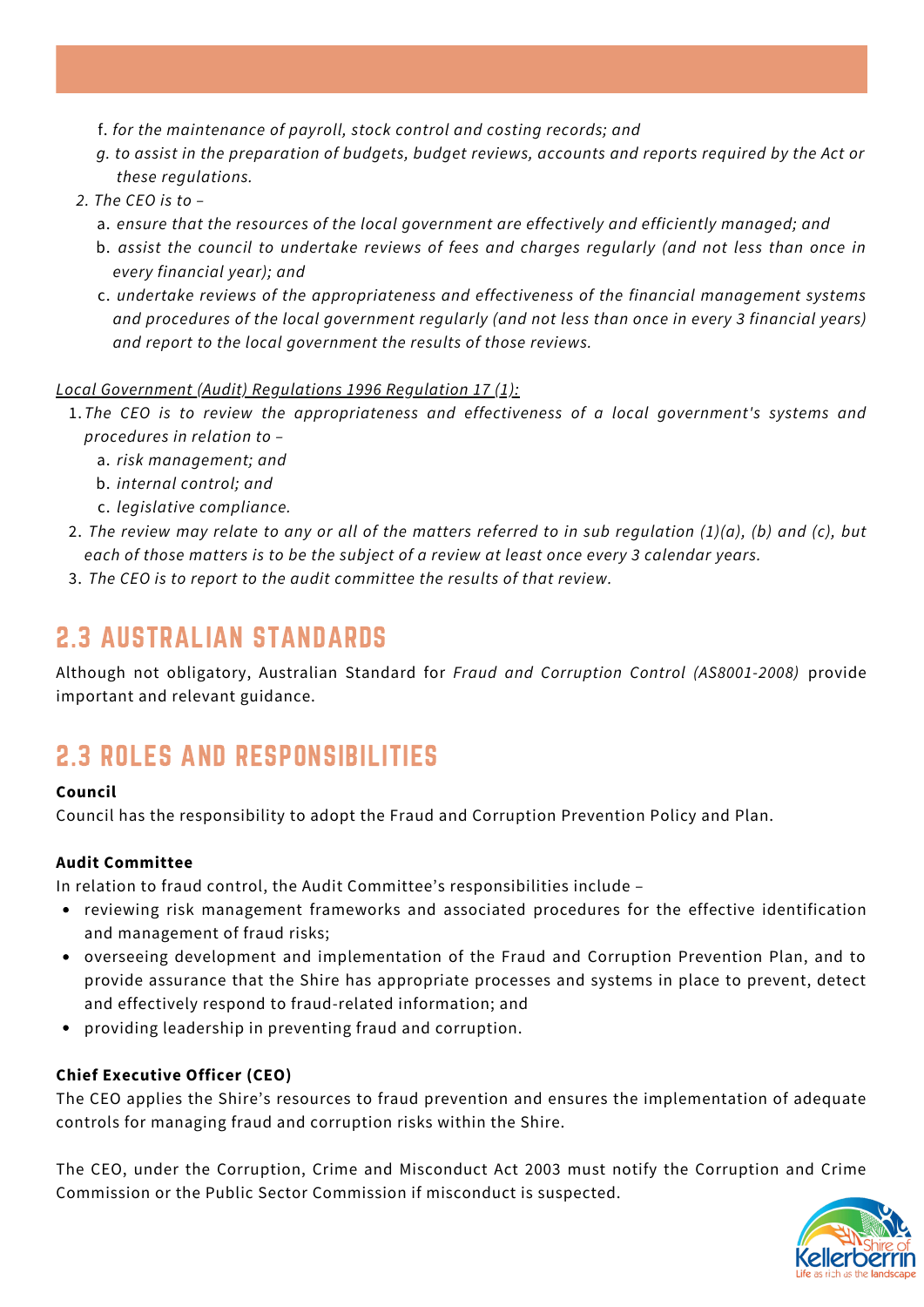#### **Management Team (MT)**

The Management Team is responsible for implementing the Fraud and Corruption Prevention Plan. In particular, the MT must –

- provide leadership, guidance, training and support to employees in preventing fraud and corruption;
- identify high fraud risk areas;
- participate in fraud and corruption risk assessment reviews;
- monitor the continued operation of controls;
- report suspected fraud and corruption promptly, maintaining confidentiality; and
- ensure the protection of complainants who report fraudulent and corrupt activities.

#### **Chief Executive Officer (CEO)**

The CEO is responsible for –

- coordinating the fraud and corruption risk assessment process;
- developing and maintaining this Fraud and Corruption Prevention Plan, in consultation with key stakeholders;
- communicating the existence and importance of the Fraud and Corruption Prevention Plan; and
- delivering and/or coordinating fraud and corruption training.

#### **Deputy Chief Executive Officer (DCEO)**

The DCEO is responsible for managing the grievance and discipline process.

#### **Public Interest Disclosure (PID) Officer**

The PID Officer investigate disclosures, and takes action following the completion of investigations under the Public Interest Disclosure Act 2003.

#### **All Employees**

All employees have a responsibility to contribute to preventing fraud and corruption by following the Code of Conduct, complying with controls, policies and processes; resisting opportunities to engage in fraudulent or corrupt behaviour; and reporting suspected fraudulent or corrupt incidents or behaviour.

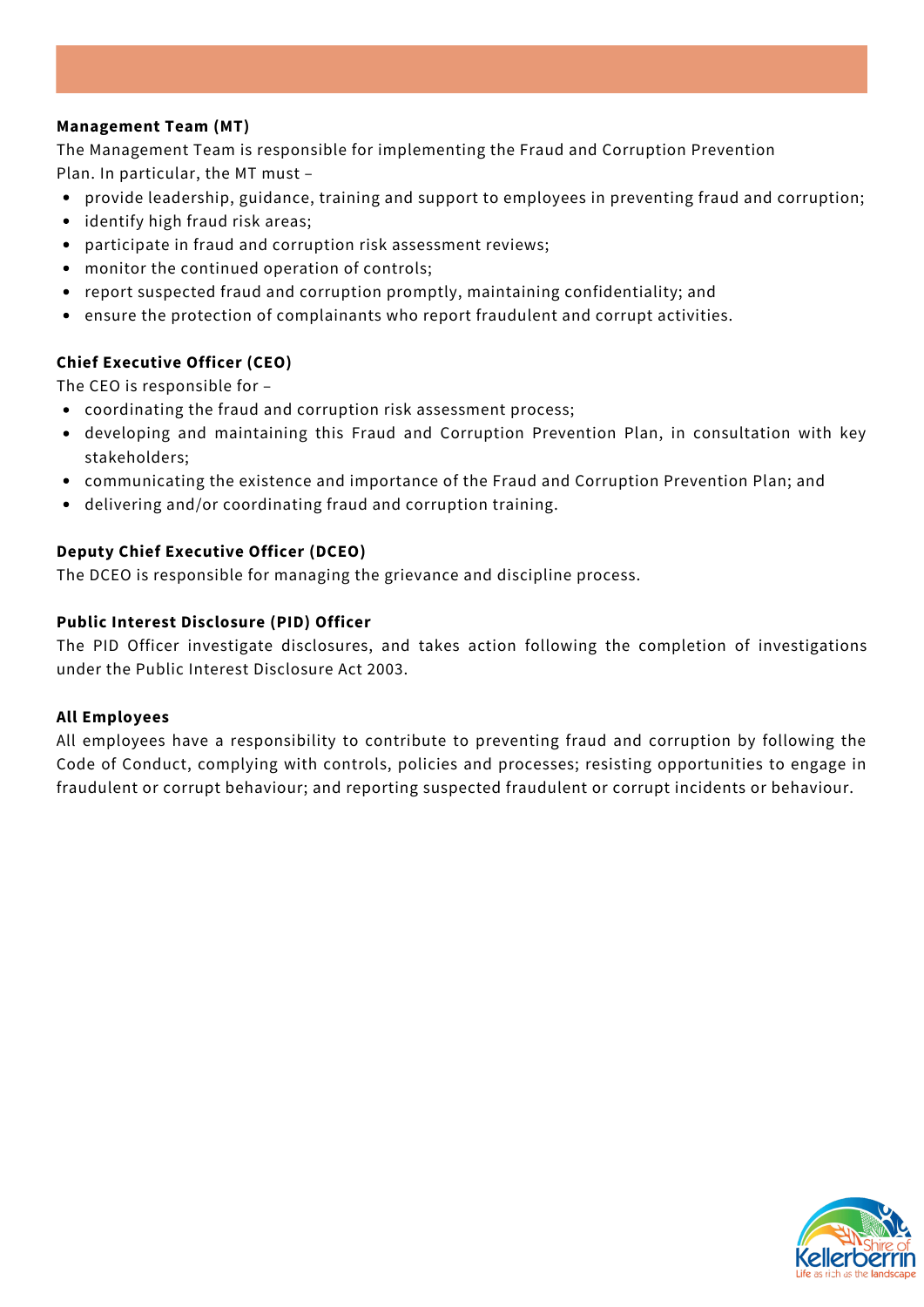### 3. PLANNING AND RESOURCING

Australian Standard 8001/2008 list the following for consideration in planning and resourcing –

- control planning,
- review of control plans,
- control resourcing,
- internal audit activity.

### 3.1 PROGRAM FOR FRAUD AND CORRUPTION CONTROL PLANNING AND **REVIEW**

The Act requires that all local governments establish an audit committee. An audit committee plays a key role in assisting a local government to fulfil its governance and oversight responsibilities in relation to financial reporting, internal control structure, risk management systems, legislative compliance, ethical accountability and the internal and external audit functions.

The Recommendation on p.7 of the WA Office of Auditor General's Report, Fraud Prevention in Local Government notes –

*In line with better practice, all entities should ensure they implement a coordinated approach to manage their fraud risks. Entities should –*

- 1. assess fraud risks across their business
- 2. develop a Fraud and Corruption Control Plan and review it at least once every 2 years
- 3. develop and implement a periodic fraud awareness training program for all staff
- 4. ensure that all conflicts of interest are recorded, assessed and appropriate management plans are in place
- 5. have policies and procedures in place to verify the identity and integrity of employees and suppliers
- 6.document clear internal processes and systems to report any potential fraud, that include anonymous reporting
- 7.collect and analyse information received about potential fraud to identify any trends or emerging issues.

This Plan is designed to achieve compliance with each of these recommendations.

The Plan operates in association with existing programs and initiatives throughout the Shire and forms an integral part of the overall risk management program and framework.

This Plan will be reviewed biennially by the Chief Executive Officer with oversight from the Management Team. In reviewing the Plan the CEO shall give regard to the following –

- significant changes in business conditions
- strategies arising out of recently detected fraud or corruption control incidents
- results of fraud and corruption risk assessments completed
- changes in fraud and corruption control practices locally and internationally
- resourcing requirements
- any identified changing nature of fraud and corruption within the sector.

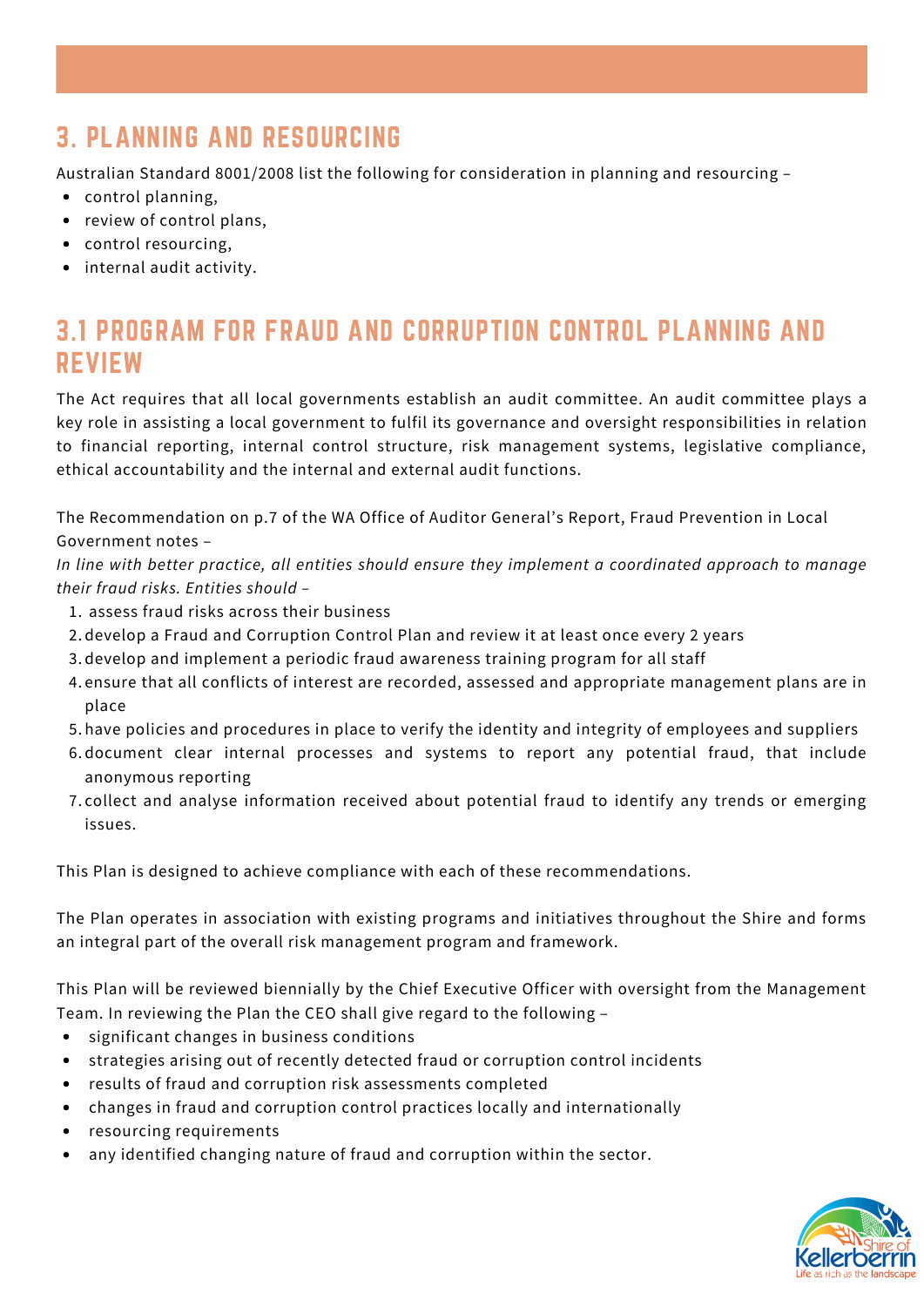### 3.2 FRAUD CONTROL RESPONSIBILITY AND RESOURCES

The responsibility for implementation of this Plan is with the Chief Executive Officer. The CEO will report yearly to the Management Team, on the progress of delivery on the outcomes from this Plan.

The Shire of Kellerberrin is committed to allocating the required resources across the organisation to ensure appropriate controls in regards to fraud and corruption. In particular resources will be made available to –

- implement the Plan
- undertake fraud and corruption risk assessments
- deliver organisational training and awareness
- review incidents reports
- undertake investigations.

### 3.3 EXTERNAL ASSISTANCE

Where required, external assistance will be engaged to support the delivery of any aspect of this plan.

#### 4. PREVENTION

Australian Standard 8001/2008 list the following for consideration in planning and resourcing –

- implementing and maintaining an integrity framework
- senior management commitment
- line management accountability
- internal control
- assessing fraud and corruption risk
- communication and awareness
- employment screening
- supplier and customer vetting
- controlling the risk of corruption.

#### 4.1 IMPLEMENTING AND MAINTAINING OUR INTEGRITY FRAMEWORK

The Codes of Conduct are key enablers in delivering the sound and ethical culture required in the prevention of fraud and corruption throughout the organisation.

Senior staff shall set the example in regards to exercising and demonstrating high levels of integrity in the performance of their roles and functions by regularly reminding employees of the importance of complying with Council's Code of Conduct and the Public Interest Disclosure Information Guidelines.

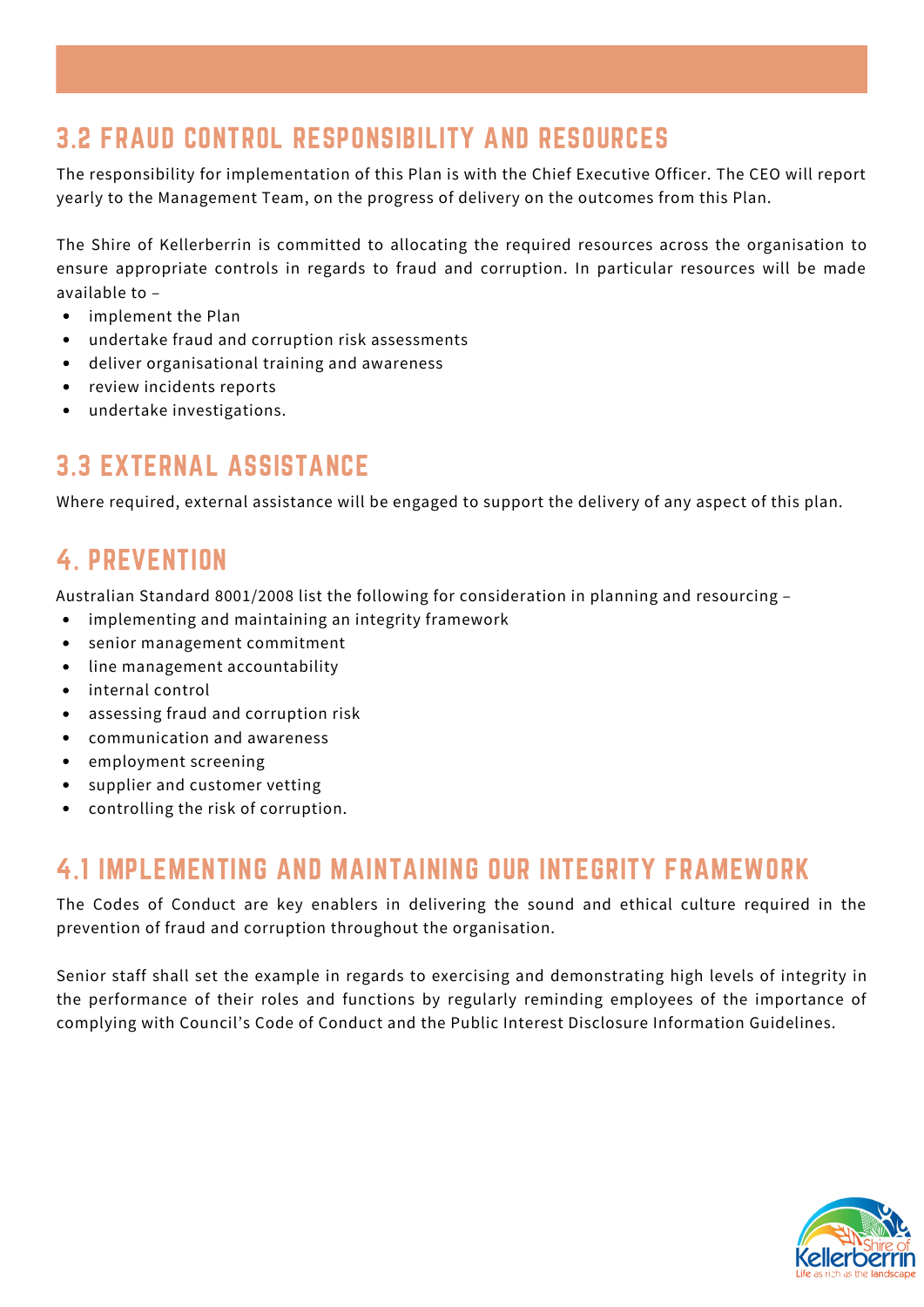### 4.2 COMMITMENT TO CONTROLLING THE RISK OF FRAUD AND **CORRUPTION**

Senior management will not be complacent and will treat fraud and corruption risks as a serious threat to the organisation.

The Shire of Kellerberrin's Management Team (MT) will regularly be briefed on the following –

- Council's current fraud and corruption prevention plan and policy
- information on the program and robustness of the internal control environment in regards to preventing and detecting fraud
- the types of fraud and corruption common with the sector
- incidence of fraud and corruption generally in Australia
- information on the types of fraud and corruption that have been detected at the local government over the previous five years
- information of new or emerging trends in this area.

#### 4.3 MAINTAINING STRONG INTERNAL CONTROL SYSTEMS AND INTERNAL CONTROL CULTURE

The Shire of Kellerberrin has an existing culture of continuous improvement. The implementation of effective systems of internal control is an integral part of this program, particularly for activities assessed as having a high predisposition to the risk of fraud and corruption.

Well planned and documented internal controls will be a major defence for avoiding fraud and corruption. When undertaking projects or reviewing existing practices into the future consideration will be given to appropriate fraud and corruption controls in the development of outcomes. Internal controls will be –

- Appropriately documented
- Accessible
- Reviewed and amended regularly
- Communicated effectively to all relevant employees
- Subject to review of adherence.

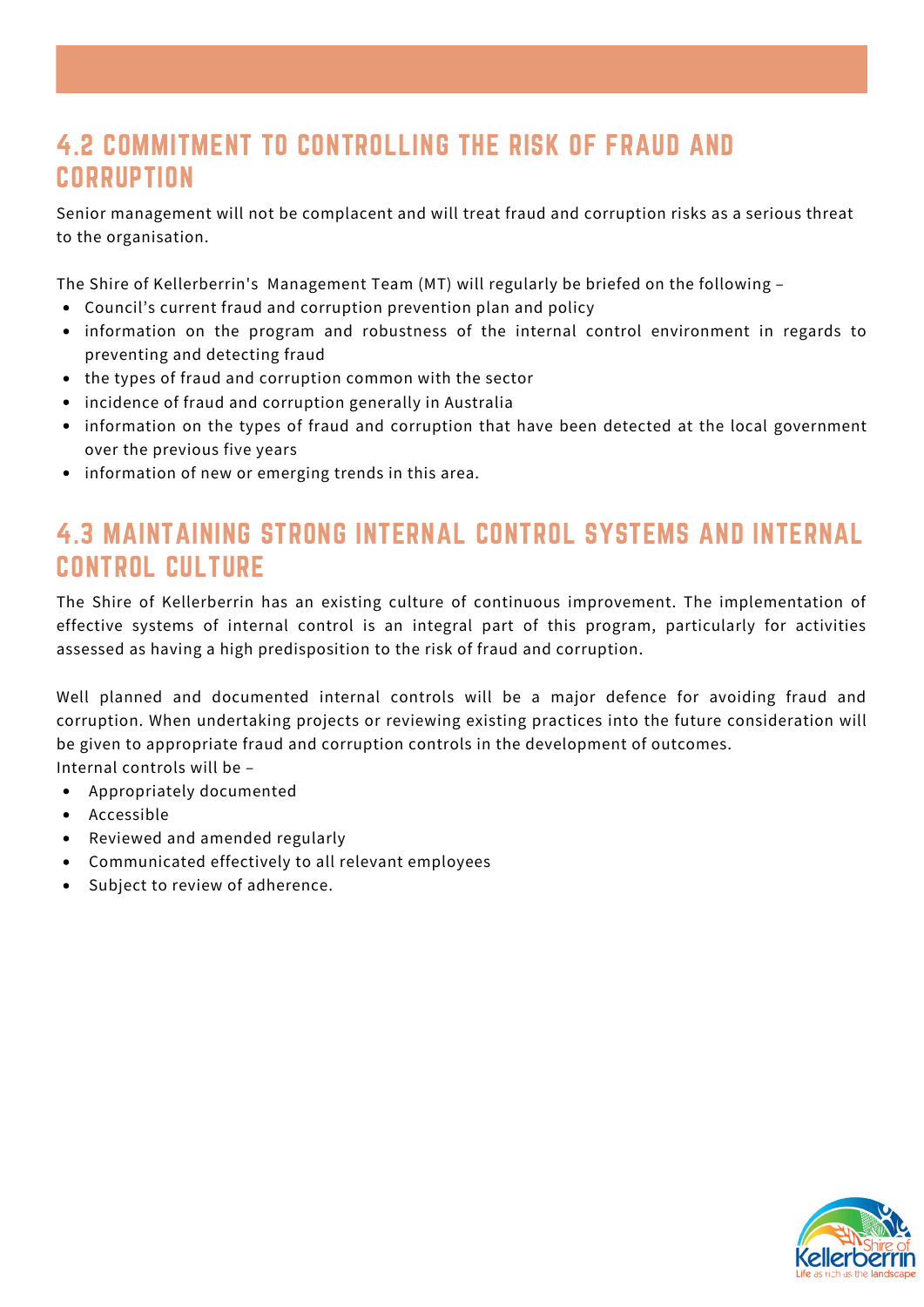### 4.4 FRAUD AND CORRUPTION RISK ASSESSMENT

Risk assessments will be undertaken for all identified fraud and corruption risks in accordance with Council's current Risk & Opportunity Framework's management approach.

As a minimum the following risks will be assessed –

- $\bullet$  theft of cash
- theft/misuse of assets
- misuse of confidential corporate information
- conflict of Interest
- accounts payable
- payroll practices
- procurement
- IT and information security
- recruitment
- misuse of credit cards.

Additional risks will be identified through normal operations and through the regular review of the risk register.

#### 4.5 COMMUNICATION AND AWARENESS OF FRAUD AND CORRUPTION

It is important that fraud and corruption is identified and reported at an early stage and that employees have understanding and confidence in the system.

Employees will be provided with information on the Public Interest Disclosure Information Guidelines so that they have confidence in knowing how to respond if this type of activity is detected or suspected.

The awareness of Councils risk of fraud and corruption controls will be made available to employees through the following –

- copy of the Shire's Code of Conduct and Public Interest Disclosure Information Guidelines will be included in packs for all new employees
- this document will be maintained on the Shire's intranet in regards to fraud and corruption, this will include links to all relevant documents in particular the process for reporting allegations
- fraud & corruption awareness training will be conducted from time to time (this may include elearning)
- any substantive changes in the Code or Plan or Policy will be communicated to all employees.

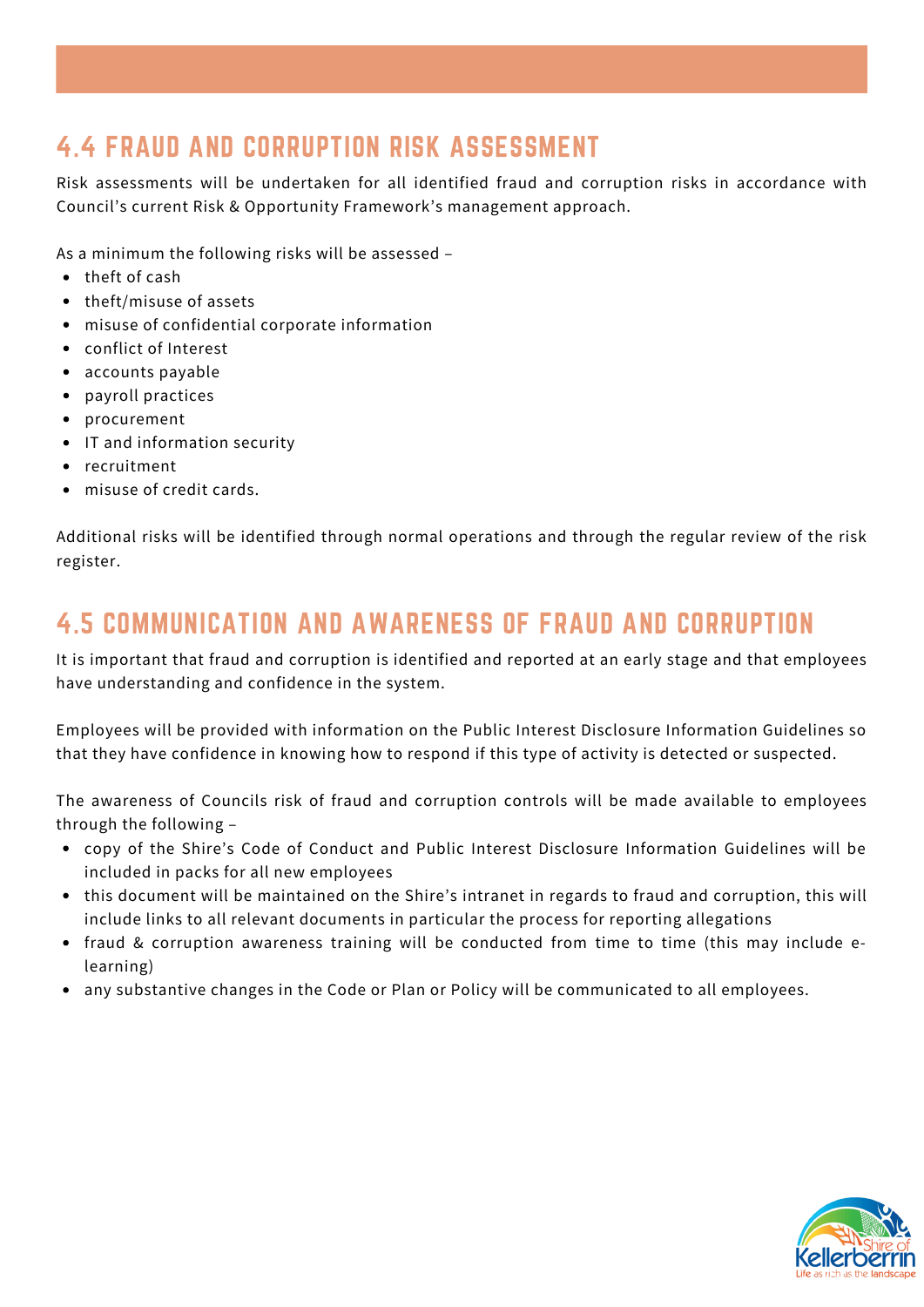### 4.6 EMPLOYMENT SCREENING

Prior to appointment the following screening shall be undertaken with the express consent of the individual concerned, irrespective of whether they are internal or external applicants –

- verification of identity requiring at least two forms of identity (passport, birth certificate, drivers licence, rate certificate, at least one must include photo identification)
- Police criminal history check
- Working with Children check relevant positions
- reference checks with two most recent employers
- consideration of any gaps on employment history and the reasons for the gaps
- verification of formal qualifications claimed where relevant or required for position
- if necessary, residency or visa status.

The Recommendation on p.10 of the WA Office of Auditor General's Report, Verifying Employee Identity and Credentials notes –

#### *Public sector entities should –*

- 1. have approved policies and procedures for verifying employee identity and credentials which cover
	- using a 100-point identity check
	- criminal background checks, based on the risks associated with the position
	- periodic monitoring of existing employees
- 2. assess the positions which may require a criminal background or working with children check and ensure that these requirements are clearly documented in position description forms
- 3.for high risk positions, or positions where there is an ongoing requirement to hold a licence or professional qualification, obtain regular declarations from employees that there is no significant change in their circumstances
- 4.ensure that sufficient documentary evidence is obtained prior to appointment which supports an employee's –
	- identification and right to work in Australia-
	- professional qualifications and memberships
	- criminal background or capacity to work with children (where necessary)
- 5.perform appropriate referee checks for all potential employees and ensure that all employees' reference checks are retained in their employee or recruitment file
- 6. develop a procedure for monitoring the expiry dates of licences, certificates or working with children checks so that they can be followed up with the employee close to expiry date
- 7. perform periodic criminal background checks for positions which require it.

### 4.7 DEALING WITH ANNUAL LEAVE

Excess annual leave will be monitored on a quarterly basis to ensure excess leave is managed in accordance with Industrial Awards and relevant Policies.

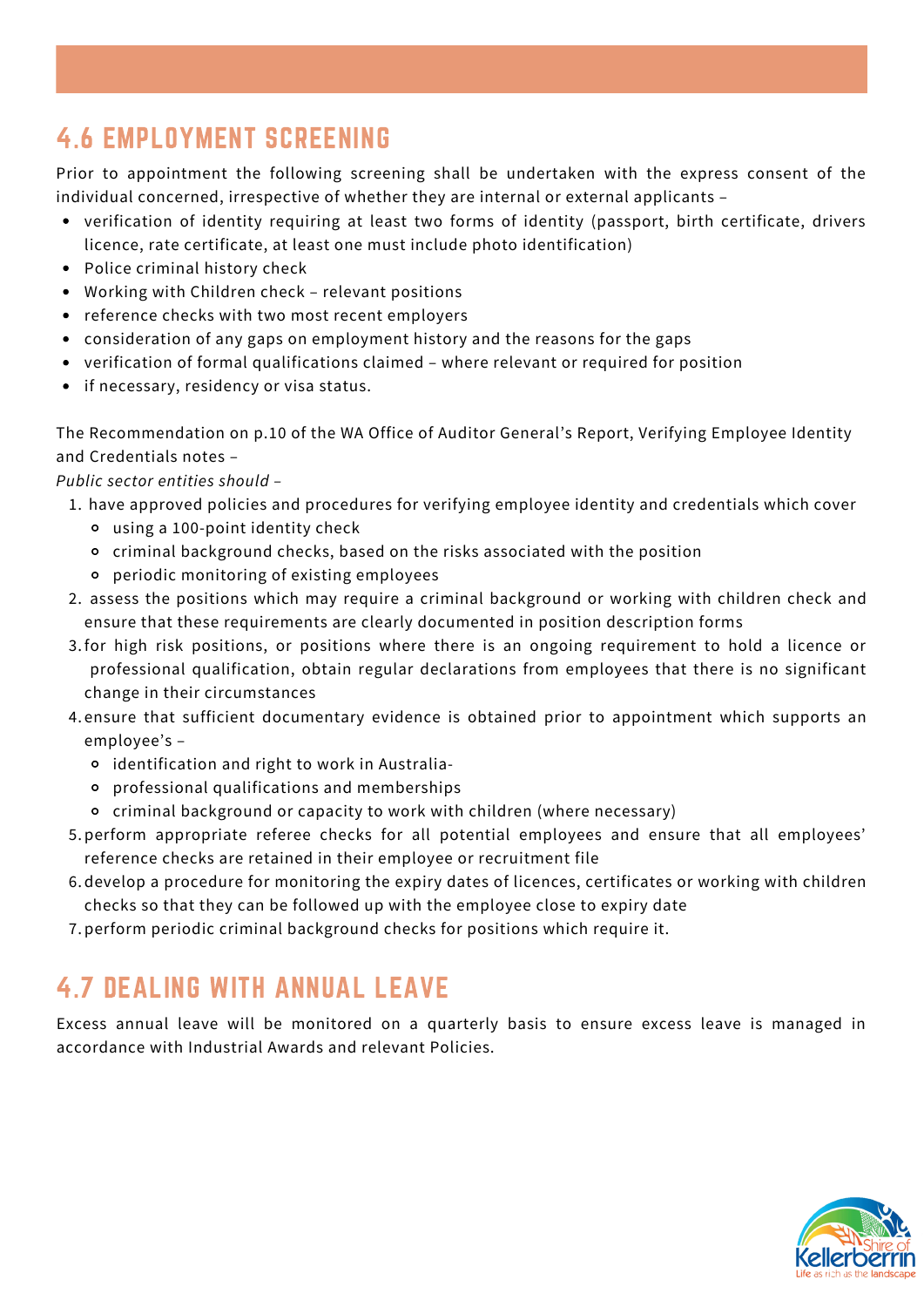### 4.8 SUPPLIER VETTING

The Shire of Kellerberrin will continue to undertake supplier vetting for new and ongoing suppliers in accordance with existing practices.

To avoid scams and incorrect payments, all suppliers are to have banking details verified upon initial entry of their details to the IT system and then periodically.

In accordance with the Procurement Policy, new suppliers with prospective business in excess of \$150,000, the minimum checks will include –

- search of Australian Securities & Investment Commission Company Register,
- Australian Business Register ABN verification,
- currency of insurances.

For new contracts exceeding, or potential to exceed \$500,000, the following additional checks should be considered –

- corporate scorecard check which looks at Bankruptcy search,
- assessment of credit rating,
- search of legal proceedings pending or judgements pending.

#### 5. DETECTION

Australian Standard 8001/2008 list the following for consideration in planning and resourcing –

- implementing a fraud and corruption detection program
- role of external auditor in detection of fraud
- avenues for reporting suspected incidents
- whistle-blower protection program.

### 5.1 FRAUD AND CORRUPTION DETECTION PROGRAM

As part of the development of the annual internal audit program the Audit Committee will consider opportunities to undertake pro-active fraud and corruption detecting activities that might include – (a) conducting unscheduled internal reviews and audits

(b) post-transactional reviews – a review of transactions after they have been processed, with the aim of identifying or uncovering –

- documentation that may be missing, altered, missing or falsified,
- authorisations that may have been omitted or altered, or
- inadequate documentary support.

(c) Analysis of management accounting reports – using relatively straight forward techniques in analysing management accounting reports, trends can be examined and investigated which may be indicative of fraudulent of corrupt conduct.

(d) Financial Management and Risk Reviews will include a review of –

- IT and information security
- grants and other payments
- tendering processes, purchasing and contract management
- services provided to the community
- revenue collection

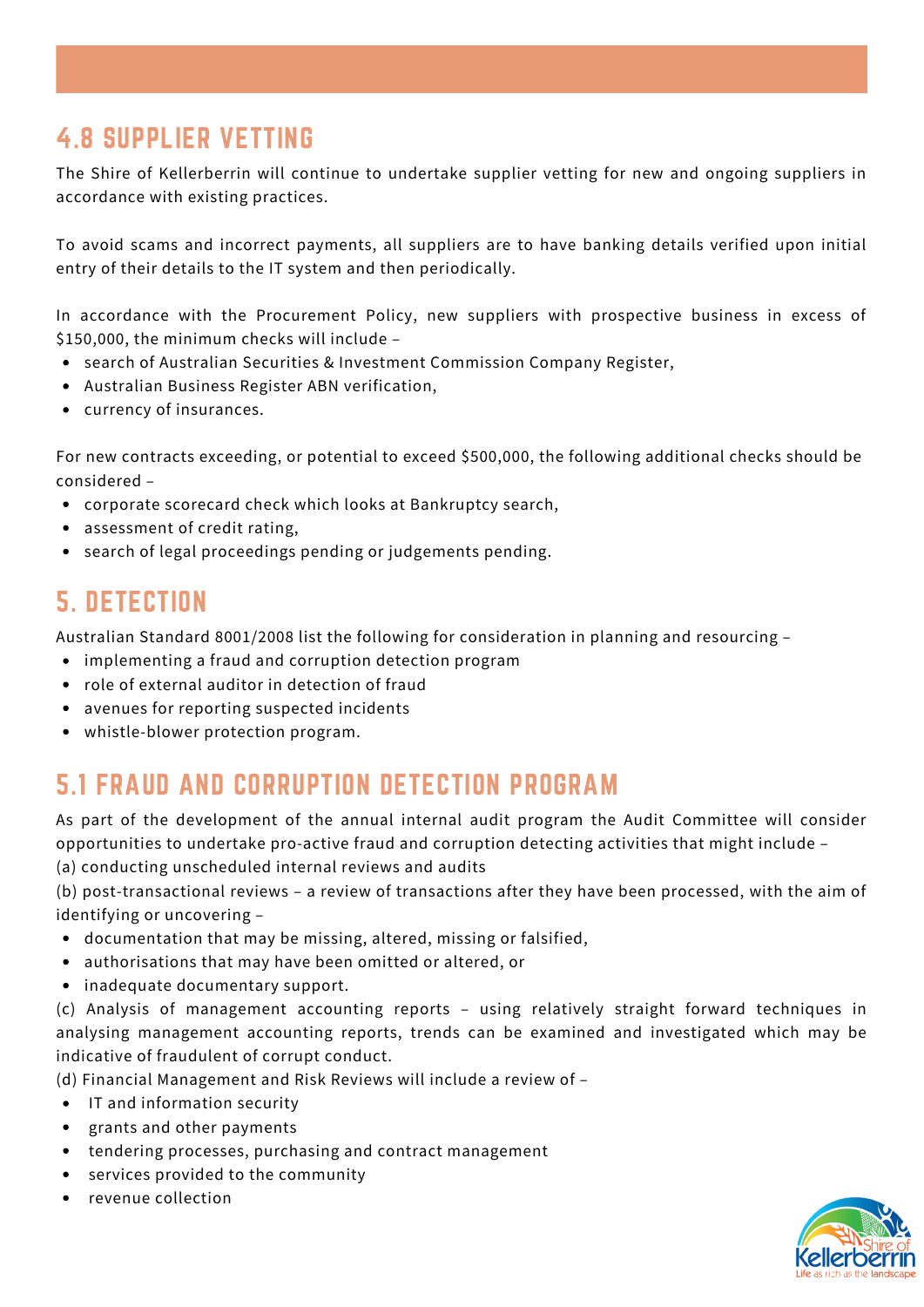- use of credit cards
- travel allowance and other allowances
- salaries
- money, property and other physical assets.
- (e) internal audits.

(f) annual reports to management, the Audit Committee and Council regarding the position of risk management, internal controls and legislative compliance.

As stated in section 2.2 Legislative Framework, the CEO is required to –

a) in accordance with the Local Government (Financial Management) Regulations 1996 r.5 advise Council in relation to –

- efficient systems and procedures
- ensure efficient use of resources
- undertake reviews of appropriateness and effectiveness of systems at least once every three years
- b) in accordance with the Local Government (Audit) Regulations 1996 r.17, review –
- risk management
- internal controls, and
- legislative compliance.
- each of these matters are to be reviewed at least once every 3 calendar years.

#### 5.2 EXTERNAL AUDITOR'S ROLE IN THE DETECTION OF FRAUD

Consistent with recent changes to international and Australian auditing standards, the auditor's accountability for the detection of fraud will form part of any audit. These provisions will increase the likelihood of detecting material miss-statements or errors in the Shire's financial statements.

#### 5.3 MECHANISMS FOR REPORTING SUSPECTED FRAUD AND CORRUPTION INCIDENTS

The Shire's Public Interest Disclosure Procedures (PID) Information Guidelines provide clear direction in regards to employees reporting suspicious or known illegal or unethical conduct. The policy also provides for alternative internal means by which to report matters of concern.

Reports can be made anonymously. Anonymous reports will be examined and investigated on the available evidence.

All employees have the right to make a disclosure in accordance with the Public Interest Disclosure Act 2003. This is encouraged where any person wishes to access the protections afforded by the Act.

The Shire's Public Interest Disclosure Information Guidelines are available on the Shire's website at www.kellerberrin.wa.gov.au.

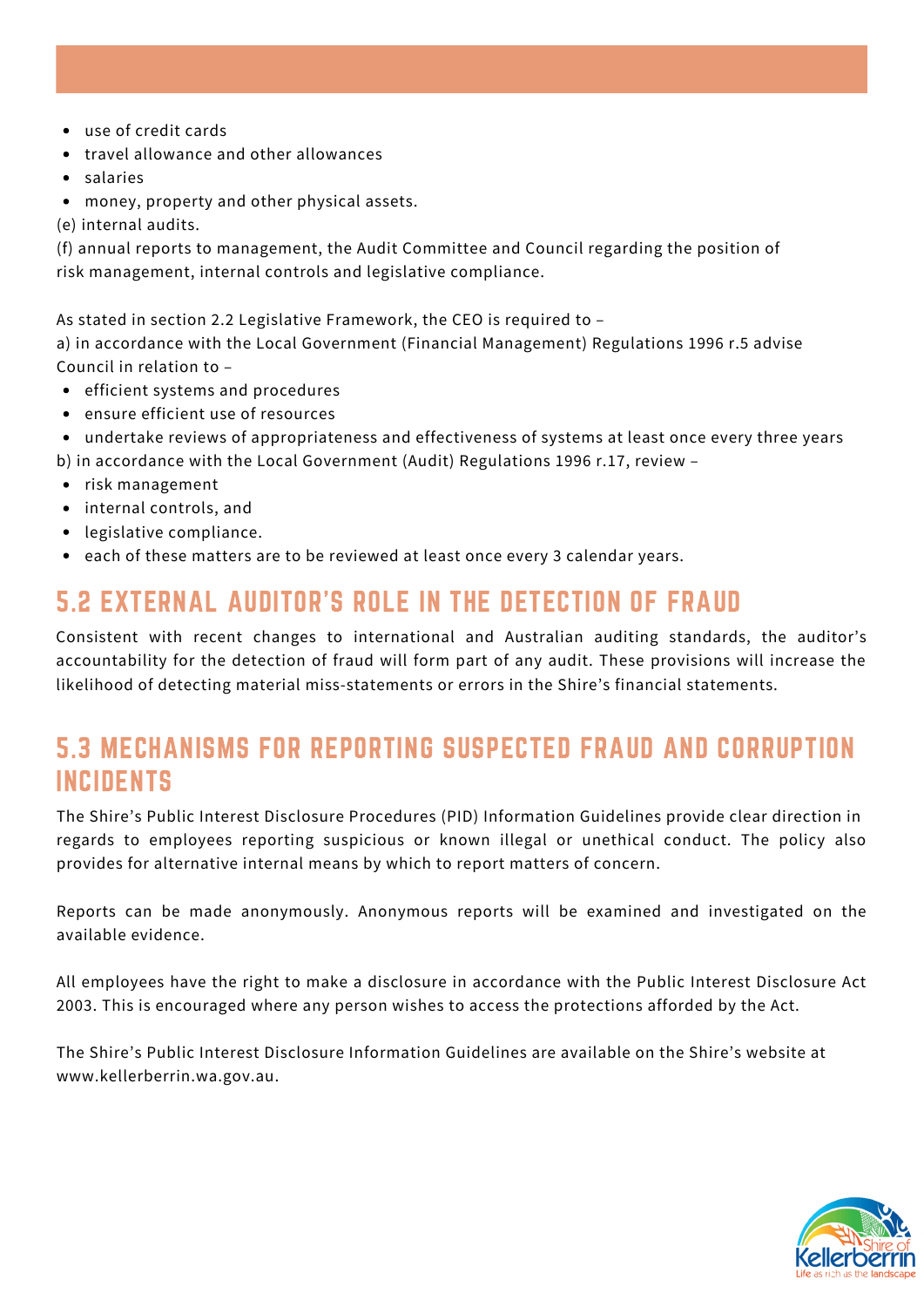### 5.4 WHISTLE BLOWERS

Whistle-blowers, whether internal or external, may be an important component in the detection and exposure of fraud or corrupt behaviour.

They will be protected to the extent permitted by law. Protection may include but is not limited to –

- ensuring the person's safety
- protecting their confidentiality
- arranging any necessary physical or mental support
- referral to an external agency having greater resources for investigation.

A whistle-blower who has been involved in the reported misconduct may be provided with immunity or due consideration from Shire initiated disciplinary proceedings by agreement, however, the Shire has no power to provide immunity from criminal prosecution.

Where victimisation or reprisals are reported, a record of the report and the action taken must be placed on the file relating to the public interest disclosure. Steps taken to prevent acts of victimisation or reprisal should be recorded in a manner that they will be accessible for reference, should legal action be taken against the Shire.

However, vexatious or malicious complaint will not be tolerated, and an appropriate response may be made against the complainant.

### 6. REPONSE

Australian Standard 8001/2008 list the following for consideration in planning and resourcing –

- policies and procedures
- investigations
- internal reporting and escalation
- disciplinary procedures
- external reporting
- civil action for recovery of loss
- review of internal controls
- insurance.

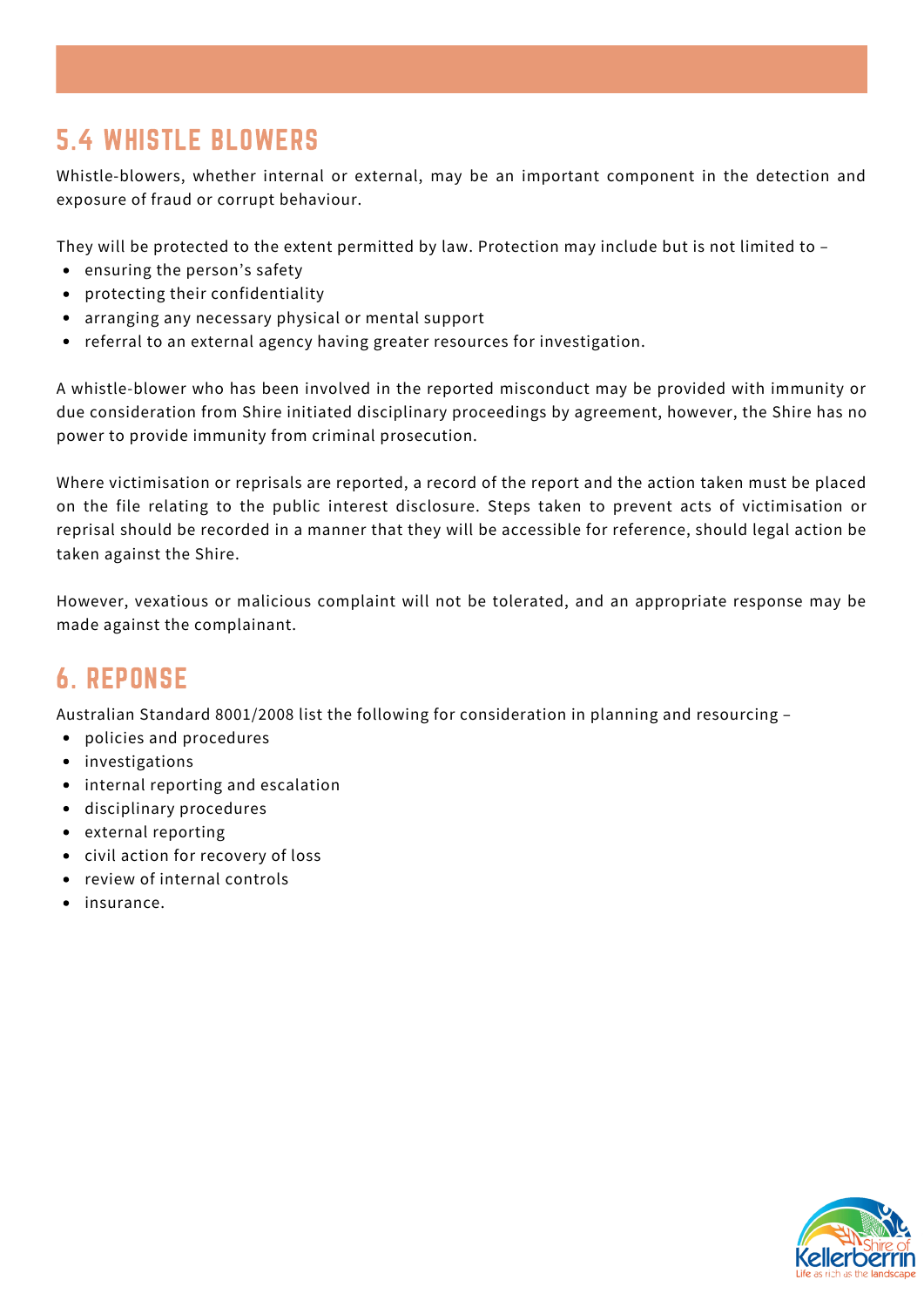### 6.1 PROCEDURES OF THE INVESTIGATION OF DETECTED OR SUSPECTED INCIDENTS

The Shire's Public Interest Disclosure Information Guidelines available on our website provide for –

- appropriate measures for the comprehensive investigation of such matters based on the principles of independence, objectivity and fair due process (rules of natural justice)
- systems for internal reporting of all detected incidents
- process for reporting the matters of suspected fraud and corruption to appropriate external enforcement agencies.

The Guidelines will be reviewed regularly to ensure that it continues to meet these objectives.

### 6.2 INTERNAL REPORTING

The Chief Executive Officer is to ensure that all incidents reported and investigated are documented and registered on the appropriate confidential file.

The documentation placed on the file must include the following minimum information –

- date and time of report
- date and time the incident was detected
- how the incident came to the attention of management
- the nature of the incident
- value of loss (if any) to the entity
- action taken following discovery of the incident.

#### 6.3 DISCIPLINARY PROCEDURES

The Shire's disciplinary procedure outlines the potential disciplinary outcomes that apply in regards to the application of this Plan.

### 6.4 EXTERNAL REPORTING

The Shire's Public Interest Disclosure Information Guidelines provide direction to reporting any suspected fraudulent or corrupt conduct to any external enforcement agencies including –

- Dept of Local Government, Sport and Cultural Industries,
- Public Sector Commission,
- Police or
- Crime & Corruption Commission.

You may report any reasonable suspicion of minor misconduct involving a public officer to the Public Sector Commission (PSC). These powers come from the Corruption, Crime and Misconduct Act 2003.

It is important you consider what behaviours and circumstances constitute minor misconduct and whether the person/s involved is a public officer for the purposes of the legislation.

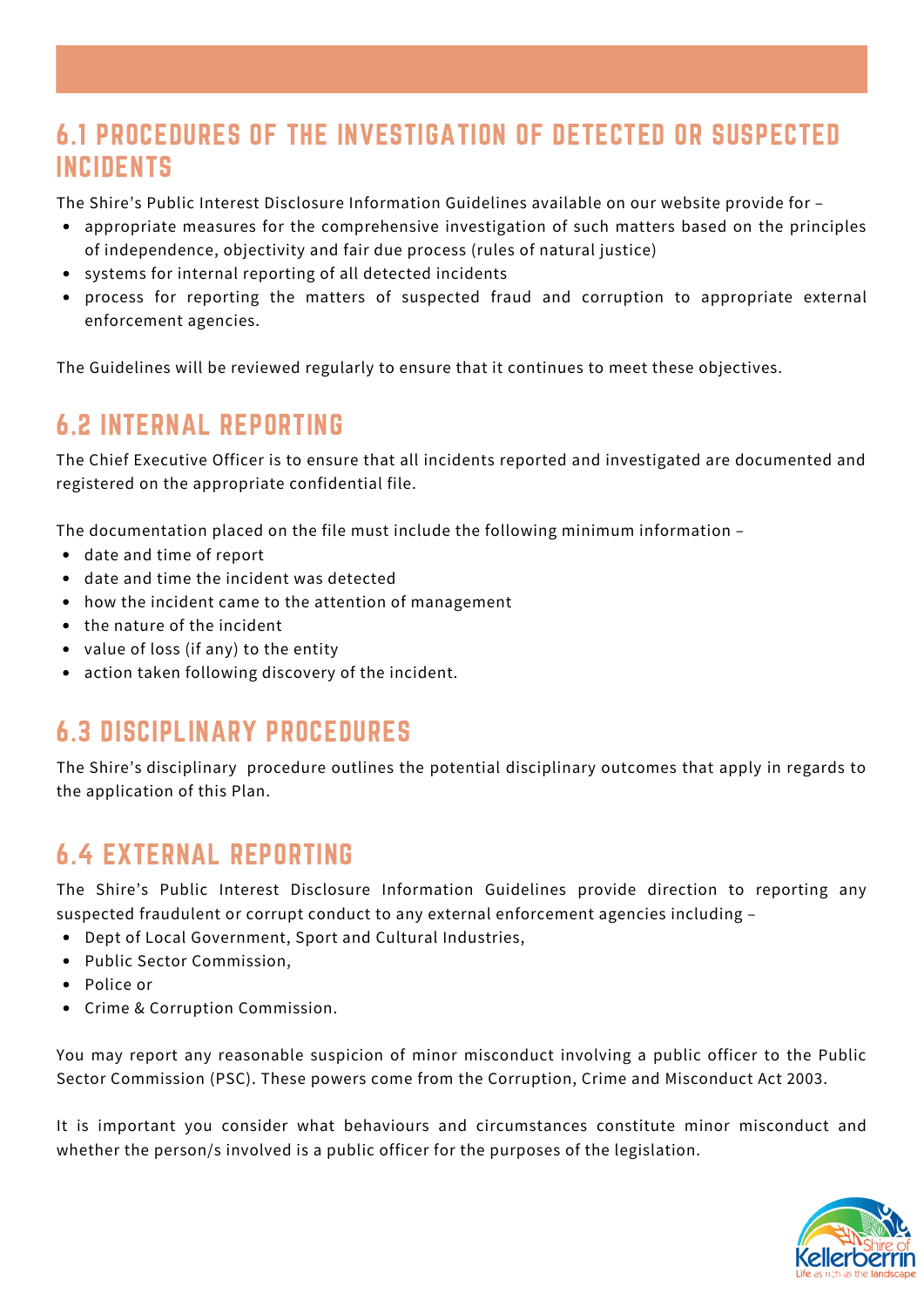There is a good chance that if the public officer/s involved could be the subject of a disciplinary investigation within the authority, then it might be minor misconduct. If you suspect the behaviour you have seen or experienced is minor misconduct you can report it to the PSC or the Chief Executive Officer.

#### **Department of Local Government Sport and Cultural Industries**

Gordon Stephenson House, 140 William Street, Perth WA 6000 GPO Box R1250, Perth WA 6844 Telephone: (08) 6551 8700 Fax: (08) 6552 1555 Free call (Country only): 1800 620 511 Email: info@dlgc.wa.gov.au Website: www.dlgc.wa.gov.au Translating and Interpreting Service (TIS) – Tel: 13 14 50

#### **Public Sector Commission**

Two office locations:

- Dumas House, 2 Havelock St, West Perth WA 6005
- Hale House, 1 Parliament Place, West Perth WA 6005 Locked Bag 3002, West Perth WA 6872 Phone: (08) 6552 8500 Fax: (08) 6552 8501 Email: admin@psc.wa.gov.au Website: https://publicsector.wa.gov.au

#### **Corruption and Crime Commission**

Level 5, 45 Francis Street, Northbridge WA 6003 PO Box 330, Northbridge Post Shop WA 6865 Phone: (08) 9215 4888 Fax: (08) 9215 4884 Toll-free: 1800 809 000 Email: info@ccc.wa.gov.au Website: https://www.ccc.wa.gov.au/

Hearing impairment: If you are deaf, or have a hearing impairment or speech impairment, contact us through the National Relay Service: TTY users phone 1800 555 677 then ask for 1800 809 000 Speak and Listen users phone 1800 555 727 then ask for 1800 809 000.

#### **Kellerberrin Police**

Massingham Street Tel: (08) 9045 6000 Hours: Mon - Fir 9am to 4pm

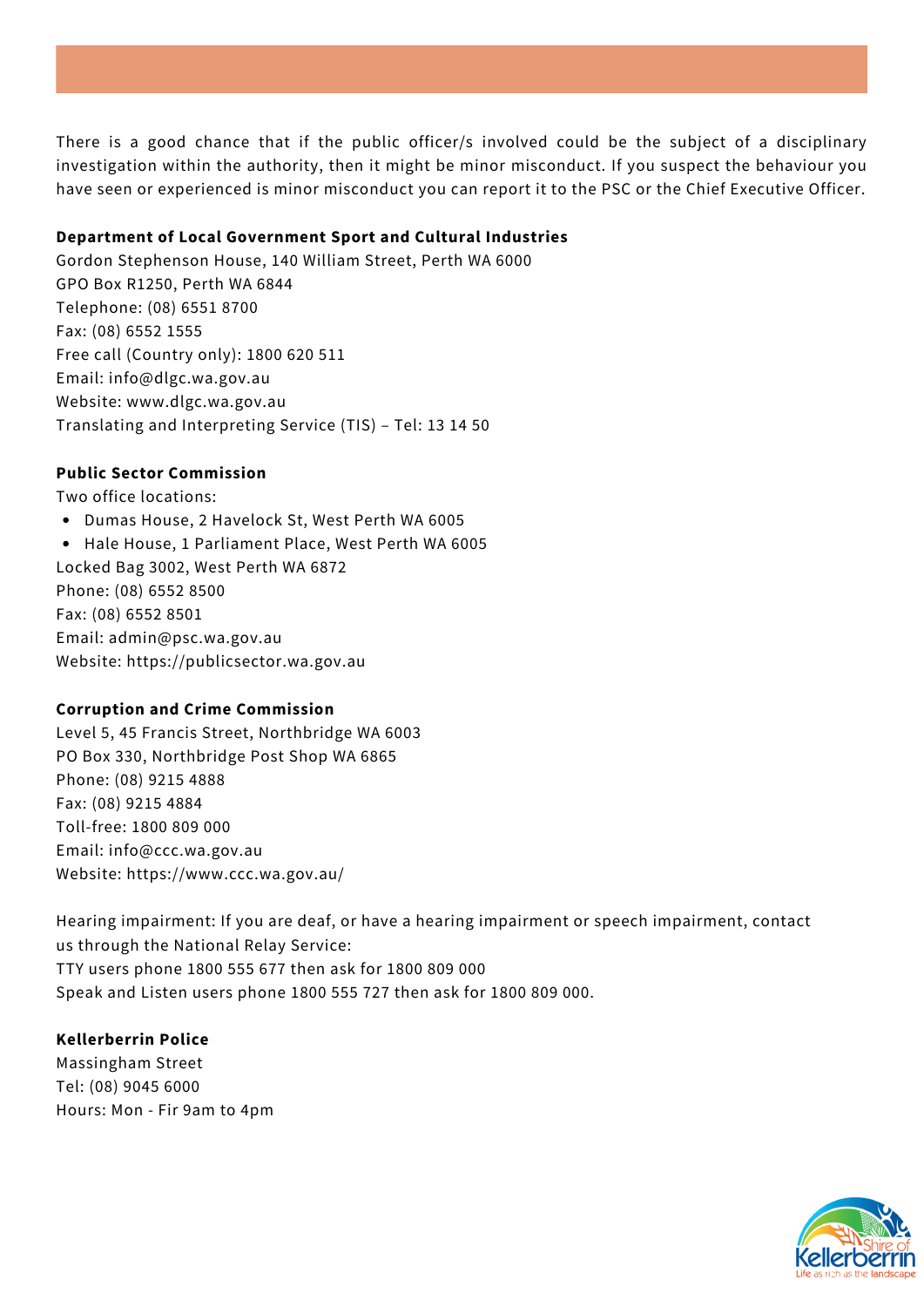#### 6.5 CIVIL PROCEEDING TO RECOVER THE PROCEEDS OF FRAUD AND **CORRUPTION**

The Shire will may recovery of any losses due to fraud or corruption where there is clear evidence of fraud and corruption and where the likely benefits of such recovery will exceed the funds and resources required to be invested in the recovery action.

#### 6.6 INTERNAL CONTROL REVIEW FOLLOWING DISCOVERY OF FRAUD

Where fraud or corruption is detected the relevant Manager will be responsible to assess the adequacy of the relevant internal control environment and provide a report to the Management Team any recommended improvements identified.

### 6.7 MAINTAINING AND MONITORING ADEQUACY OF INSURANCE

The Shire will maintain a fidelity guarantee insurance policy that insures the risk of loss arising from internal fraudulent conduct. The level of the policy and other policies relevant to fraudulent or improper conduct will be reviewed annually by Management Team.